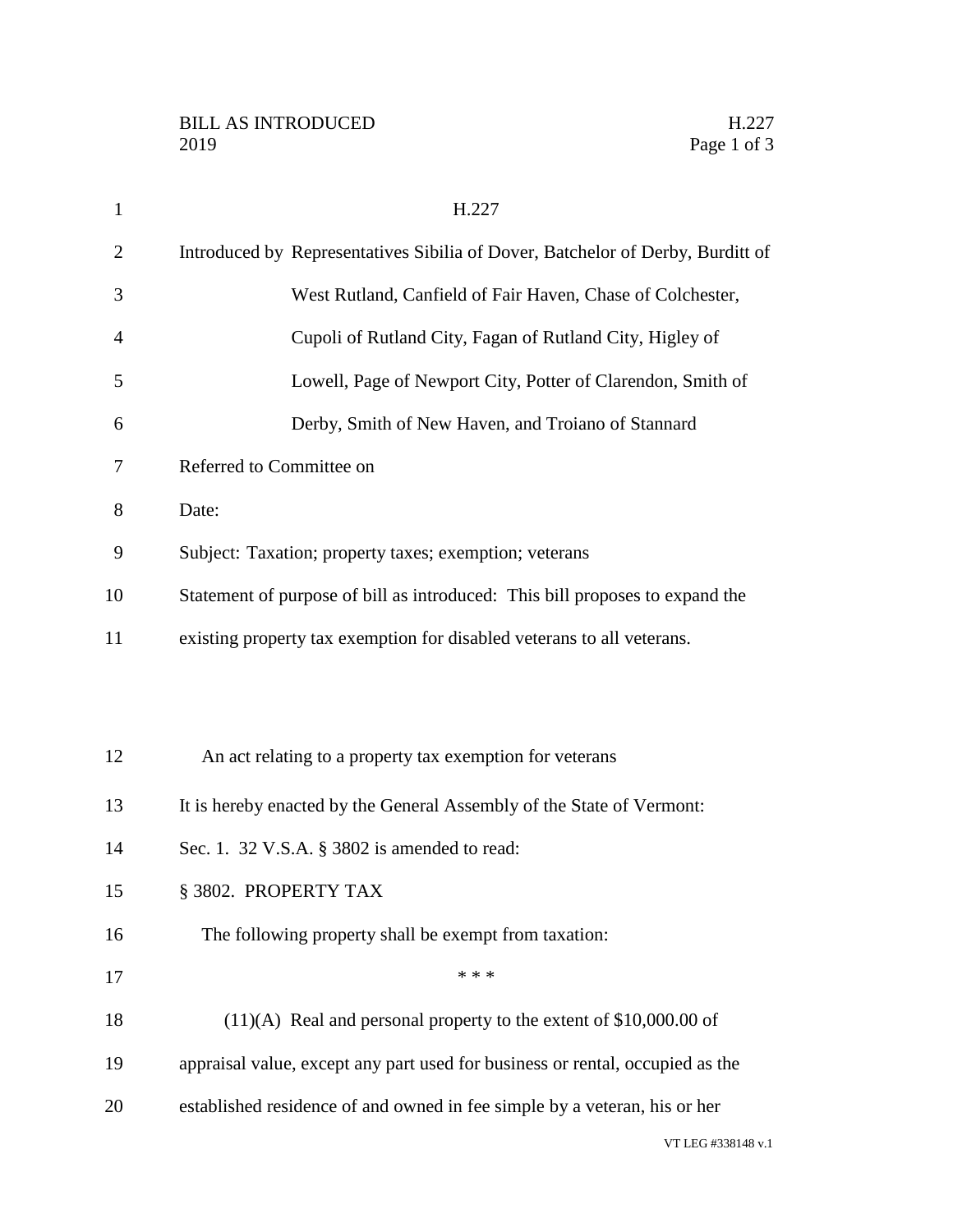| $\mathbf{1}$   | spouse, or child, or jointly by any combination of them, if one or more of them       |
|----------------|---------------------------------------------------------------------------------------|
| $\overline{2}$ | are receiving disability compensation for at least 50 percent disability, death       |
| 3              | compensation, dependence and indemnity compensation, or pension for                   |
| 4              | disability paid through any military department or the Veterans Administration        |
| 5              | if, before May 1 of each year, there is filed with the Office of Veterans Affairs:    |
| 6              | (i) A written application therefor.                                                   |
| 7              | (ii) A written statement from the Military Department or the                          |
| 8              | Veterans Administration showing that the compensation or pension is being             |
| 9              | paid. Only one exemption may be allowed on a property. Application for an             |
| 10             | exemption under this section based upon permanent disability is only required         |
| 11             | to be filed with the Office of Veterans Affairs before May 1 of the first year for    |
| 12             | which the exemption is sought, and the exemption shall remain on the grand            |
| 13             | list until title to the property is transferred.                                      |
| 14             | (B) The terms used in this subdivision shall have the same definitions                |
| 15             | as in 38 U.S.C. § 101, except that:                                                   |
| 16             | $\overrightarrow{H}$ the definitions shall apply as if federal law recognized a civil |
| 17             | union or a civil marriage in the same manner as Vermont law;                          |
| 18             | (ii) such definitions shall not be construed to deny eligibility for                  |
| 19             | exemption in the case where such exemption is based on retirement for                 |
| 20             | disability and retirement pay is received from a federal agency other than the        |
| 21             | Veterans Administration;, and                                                         |